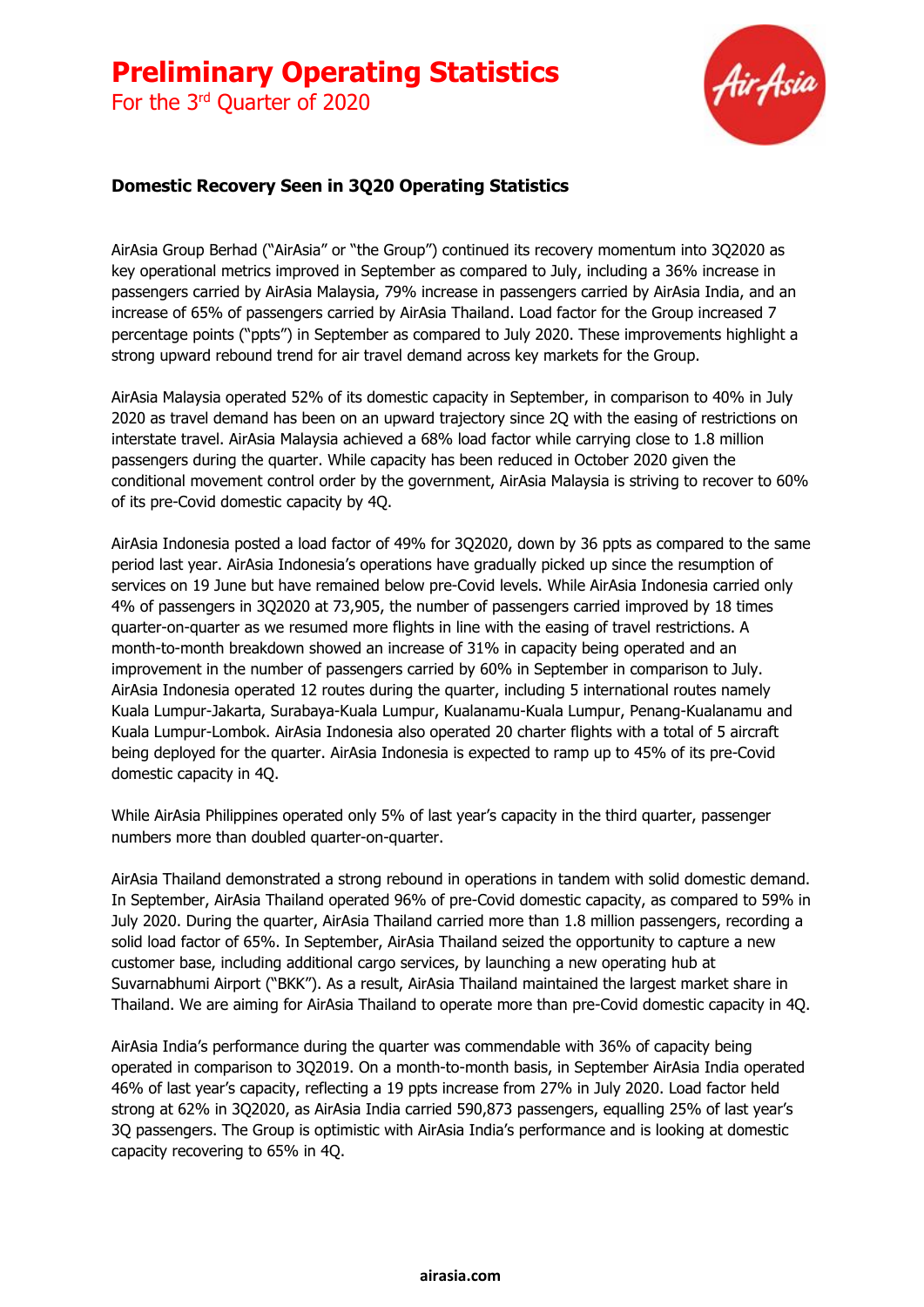For the 3<sup>rd</sup> Quarter of 2020



### **AirAsia Group Berhad Consolidated AOCs - Malaysia, Indonesia & Philippines 3rd Quarter 2020 Operating Statistics**

| <b>AirAsia Group Berhad</b><br><b>AOCs (MAA, IAA &amp; PAA)</b> | <b>Jul - Sep 2020</b> | <b>Jul - Sep 2019</b> | <b>Change</b> |
|-----------------------------------------------------------------|-----------------------|-----------------------|---------------|
| Passengers Carried <sup>1</sup>                                 | 1,914,606             | 13,002,178            | -85%          |
| Capacity <sup>2</sup>                                           | 2,882,666             | 15,501,606            | $-81%$        |
| Load Factor (%) <sup>3</sup>                                    | 66                    | 84                    | $-18$ ppt     |
| ASK (mil) <sup>4</sup>                                          | 2,716                 | 19,024                | $-86%$        |
| $RPK$ (mil) <sup>5</sup>                                        | 1,828                 | 16,021                | $-89%$        |
| Number of stages <sup>6</sup>                                   | 15,667                | 85,403                | $-82%$        |
| Average stage length (km)                                       | 940                   | 1,224                 | $-23%$        |
| Size of fleet at month end <sup>7</sup>                         | 148                   | 147                   |               |

Note: (i) The fleet count excludes:

- Two (2) A320 aircraft leased to <sup>a</sup> third party airline

#### **Malaysia 3rd Quarter 2020 Operating Statistics**

| <b>AirAsia Malaysia</b>                 | <b>Jul - Sep 2020</b> | <b>Jul - Sep 2019</b> | <b>Change</b> |
|-----------------------------------------|-----------------------|-----------------------|---------------|
| Passengers Carried <sup>1</sup>         | 1,772,821             | 8,845,823             | $-80%$        |
| Capacity <sup>2</sup>                   | 2,610,686             | 10,636,026            | $-75%$        |
| Load Factor (%) <sup>3</sup>            | 68                    | 83                    | $-15$ ppt     |
| ASK (mil) <sup>4</sup>                  | 2,422                 | 12,884                | $-81%$        |
| RPK (mil) <sup>5</sup>                  | 1,676                 | 10,783                | $-84%$        |
| Number of stages <sup>6</sup>           | 14,156                | 58,372                | $-76%$        |
| Average stage length (km)               | 925                   | 1,208                 | $-23%$        |
| Size of fleet at month end <sup>7</sup> | 95                    | 96                    | -1            |

Note: (ii) The fleet count excludes:

- Two (2) A320 aircraft leased to <sup>a</sup> third party airline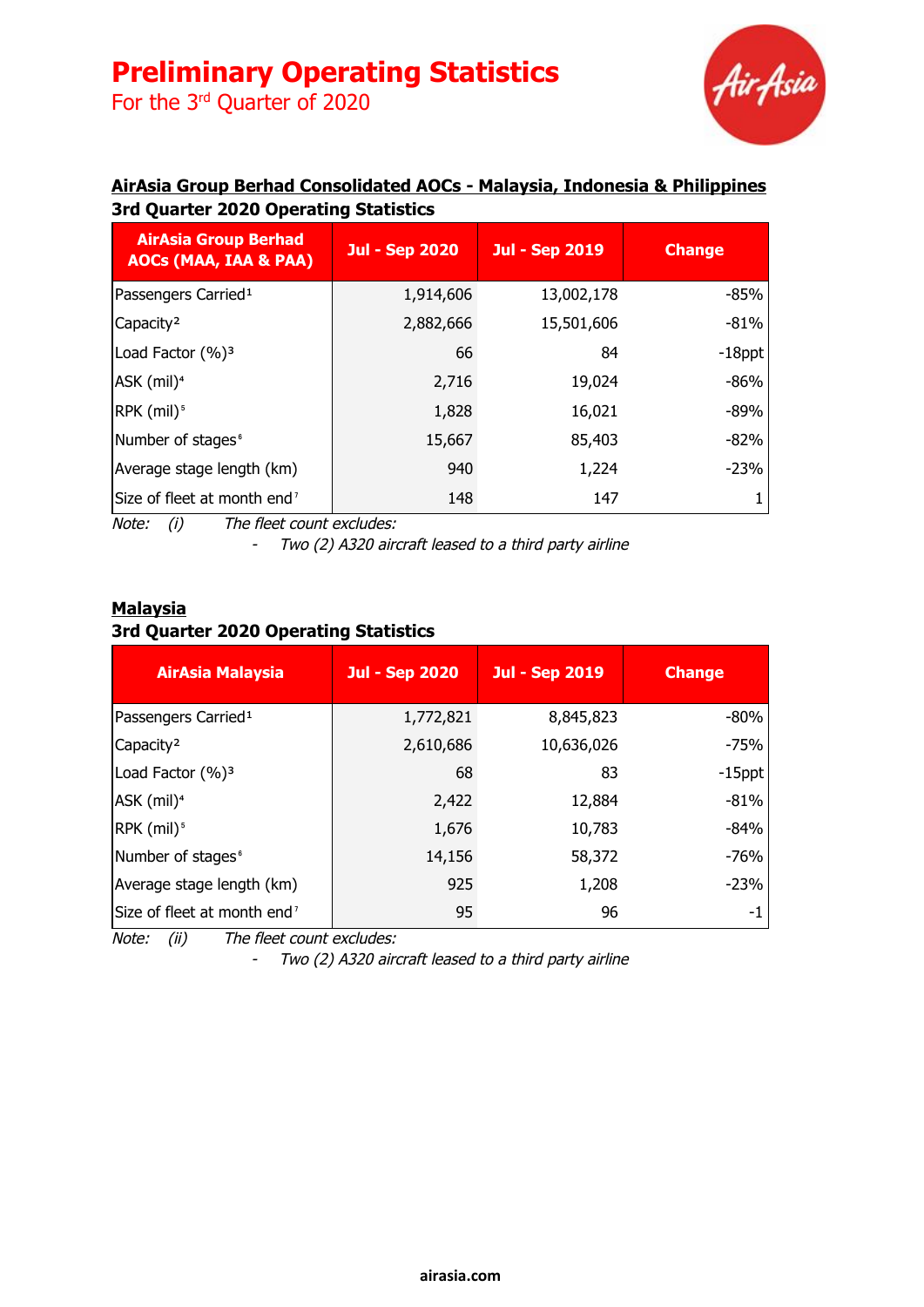For the 3<sup>rd</sup> Quarter of 2020



### **Indonesia**

## **3rd Quarter 2020 Operating Statistics**

| <b>AirAsia Indonesia</b>                | <b>Jul - Sep 2020</b> | <b>Jul - Sep 2019</b> | <b>Change</b> |
|-----------------------------------------|-----------------------|-----------------------|---------------|
| Passengers Carried <sup>1</sup>         | 73,905                | 2,048,968             | $-96%$        |
| Capacity <sup>2</sup>                   | 150,660               | 2,411,640             | $-94%$        |
| Load Factor $(\%)$ <sup>3</sup>         | 49                    | 85                    | $-36$ ppt     |
| ASK (mil) <sup>4</sup>                  | 180                   | 3,251                 | $-94%$        |
| $RPK$ (mil) <sup>5</sup>                | 90                    | 2,780                 | $-97%$        |
| Number of stages <sup>®</sup>           | 837                   | 13,398                | $-94%$        |
| Average stage length (km)               | 1,192                 | 1,337                 | $-11%$        |
| Size of fleet at month end <sup>7</sup> | 28                    | 27                    |               |

#### **Philippines**

### **3rd Quarter 2020 Operating Statistics**

| <b>AirAsia Philippines</b>              | <b>Jul - Sep 2020</b> | <b>Jul - Sep 2019</b> | <b>Change</b> |
|-----------------------------------------|-----------------------|-----------------------|---------------|
| Passengers Carried <sup>1</sup>         | 67,880                | 2,107,387             | $-97%$        |
| Capacity <sup>2</sup>                   | 121,320               | 2,453,940             | $-95%$        |
| Load Factor (%) <sup>3</sup>            | 56                    | 86                    | $-30$ ppt     |
| ASK (mil) <sup>4</sup>                  | 114                   | 2,890                 | $-96%$        |
| RPK (mil) <sup>5</sup>                  | 62                    | 2,459                 | $-97%$        |
| Number of stages <sup>6</sup>           | 674                   | 13,633                | $-95%$        |
| Average stage length (km)               | 941                   | 1,178                 | $-20%$        |
| Size of fleet at month end <sup>7</sup> | 25                    | 24                    |               |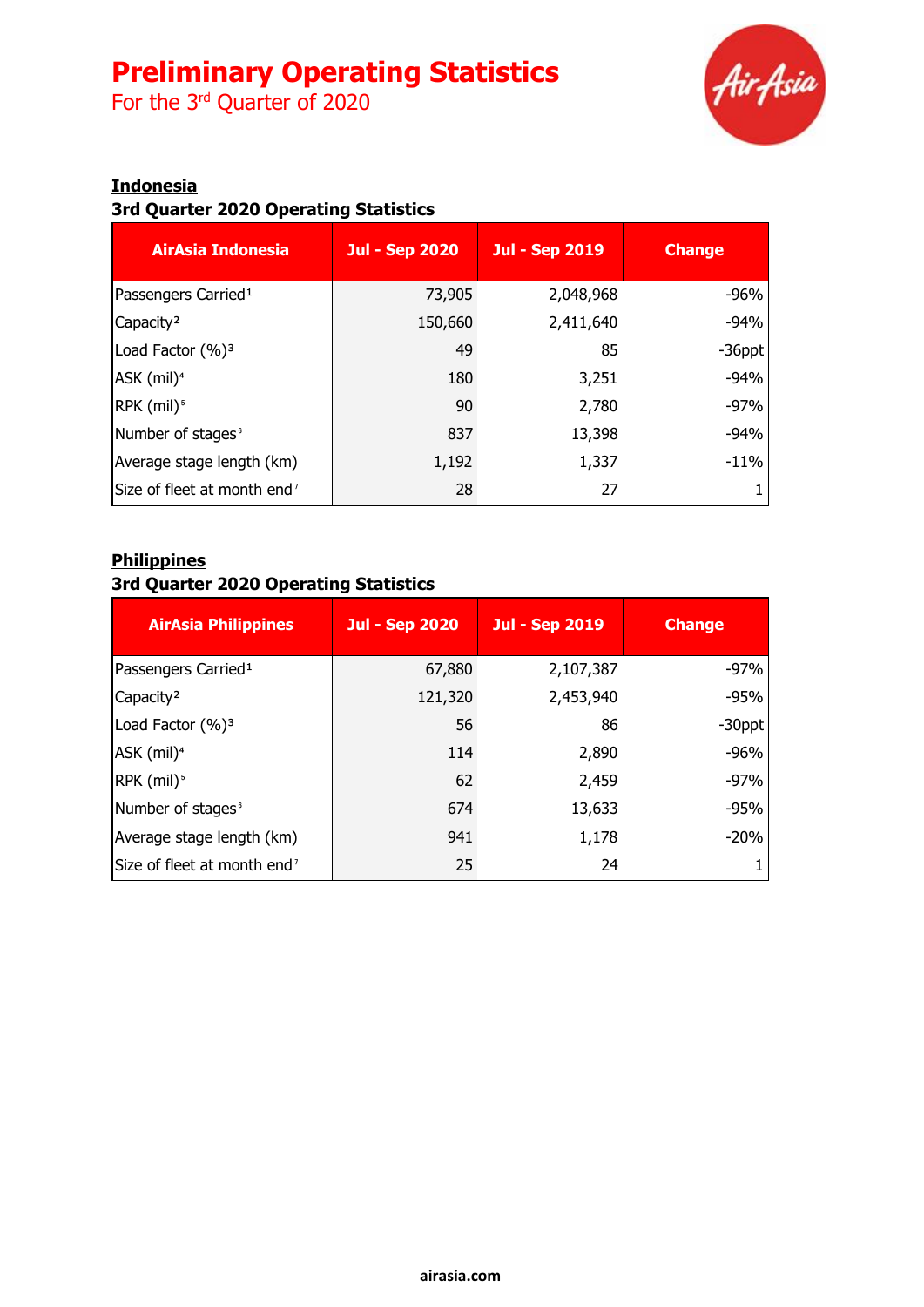For the 3<sup>rd</sup> Quarter of 2020



### **Thailand**

## **3rd Quarter 2020 Operating Statistics**

| <b>AirAsia Thailand</b>                 | <b>Jul - Sep 2020</b> | <b>Jul - Sep 2019</b> | <b>Change</b> |
|-----------------------------------------|-----------------------|-----------------------|---------------|
| Passengers Carried <sup>1</sup>         | 1,864,484             | 5,284,489             | $-65%$        |
| Capacity <sup>2</sup>                   | 2,858,316             | 6,547,152             | $-56%$        |
| Load Factor (%) <sup>3</sup>            | 65                    | 81                    | $-16$ ppt     |
| ASK (mil) <sup>4</sup>                  | 2,365                 | 6,766                 | $-65%$        |
| RPK (mil) <sup>5</sup>                  | 1,607                 | 5,444                 | $-70%$        |
| Number of stages <sup>®</sup>           | 15,609                | 36,253                | $-57%$        |
| Average stage length (km)               | 829                   | 1,034                 | $-20%$        |
| Size of fleet at month end <sup>7</sup> | 62                    | 62                    |               |

#### **India**

## **3rd Quarter 2020 Operating Statistics**

| AirAsia India                           | <b>Jul - Sep 2020</b> | <b>Jul - Sep 2019</b> | <b>Change</b> |
|-----------------------------------------|-----------------------|-----------------------|---------------|
| Passengers Carried <sup>1</sup>         | 590,873               | 2,352,141             | $-75%$        |
| Capacity <sup>2</sup>                   | 946,800               | 2,621,520             | $-64%$        |
| Load Factor (%) <sup>3</sup>            | 62                    | 90                    | $-28$ ppt     |
| ASK (mil) <sup>4</sup>                  | 1,081                 | 2,814                 | $-62%$        |
| RPK (mil) <sup>5</sup>                  | 683                   | 2,549                 | $-73%$        |
| Number of stages <sup>6</sup>           | 5,260                 | 14,564                | $-64%$        |
| Average stage length (km)               | 1,142                 | 1,073                 | 6%            |
| Size of fleet at month end <sup>7</sup> | 30                    | 22                    | 8             |